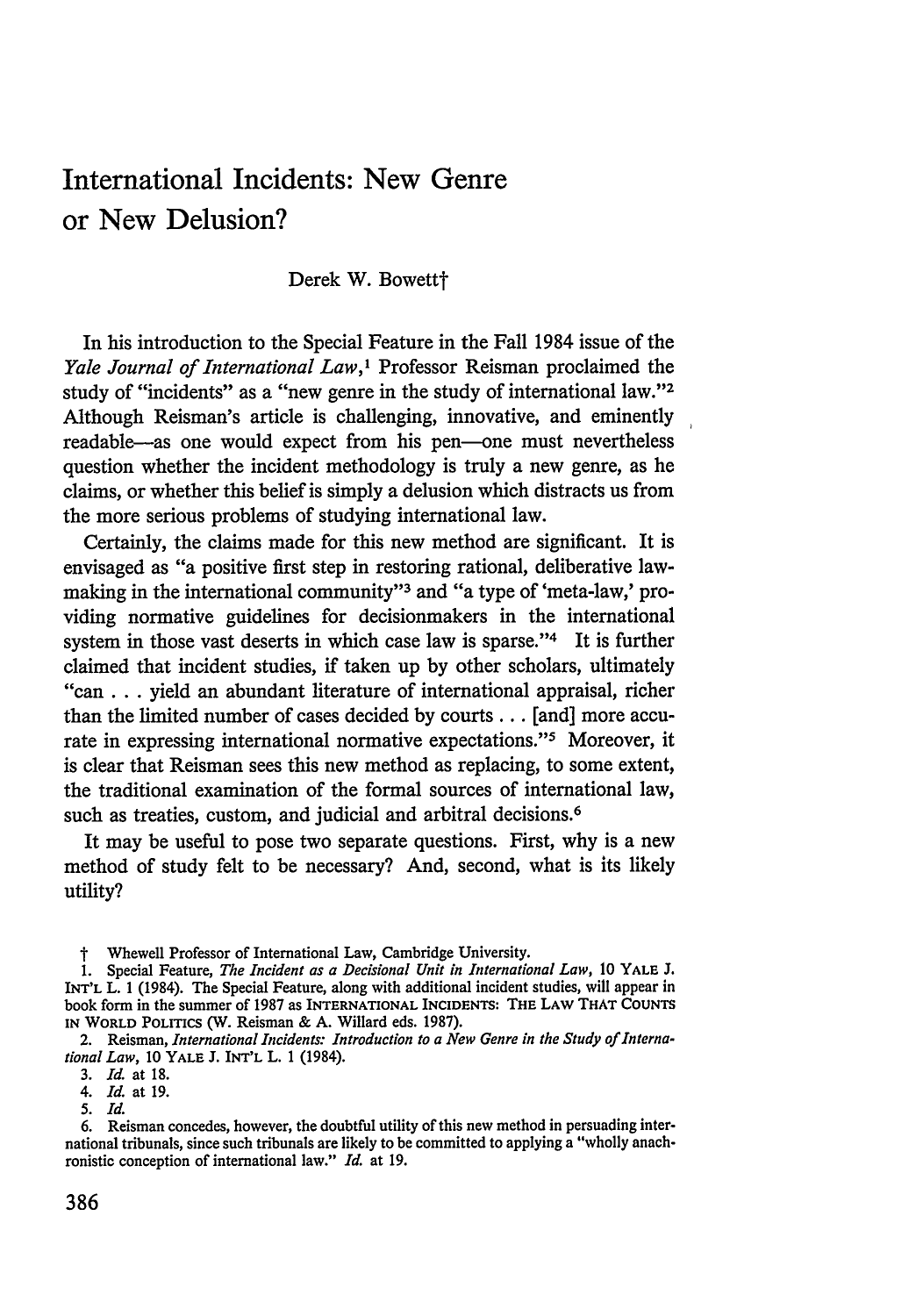#### I. The Rationale Behind the Search for a New Method

Inevitably, the case for a new method of study of international law rests in part on a critique of the old. Yet Reisman is essentially criticizing international lawyers rather than the traditional methods of study as such. His thesis is that decision-makers prefer to consult political scientists rather than international lawyers because of the inadequacies of the lawyers and the jurisprudential system in which they operate. He claims that because lawyers tend to construct their "normative universe" from texts, they are unable to predict accurately the responses of key actors to any critical event (which the study of incidents would enable them to do). Their advice is thus useless or, at best, of minimal relevance.<sup>7</sup>

Reisman's criticism is harsh and, if true, constitutes quite an indictment of government legal advisers. But is it true? Where is the evidence to support this indictment? It is frankly inconceivable that the many experienced and able international lawyers in foreign ministries, state departments, and cabinet offices throughout the world are so inept and unworldly as to give advice to their governments that ignores the question of how other governments will react to a particular course of action-if, indeed, they are likely to react at all.

Furthermore, Reisman assumes that governments wish to have legal advice on the likely consequences of the actions they contemplate, but fail to seek it because their legal advisers are too unworldly or unrealistic. There is, however, another possible explanation. It may be that governments, on occasion, simply do not want legal advice because they fear it will be adverse to the action they wish to take, because it may tend to inhibit their freedom of action, or because they simply are not concerned with issues of legality.

We have little hard evidence either way, but this second explanation seems as plausible as the first. Certainly, it was widely assumed in the United Kingdom that the Anglo-French military invasion of the Suez in 1956 was undertaken by the British government without reference to the Foreign Office Legal Adviser. One suspects the same may have been true of the U.S. government's disastrous involvement in the 1961 Bay of Pigs invasion, the Israeli air attacks in 1981 on the Osirak nuclear reactor in Iraq, the 1979 Soviet invasion of Afghanistan, or Argentina's 1982 invasion of the Falkland Islands. The matter must remain one for conjecture, since governments are unlikely to publicize the fact that they did not seek, or did not follow, legal advice. The point, however, is that govern-

7. *Id.* at 4.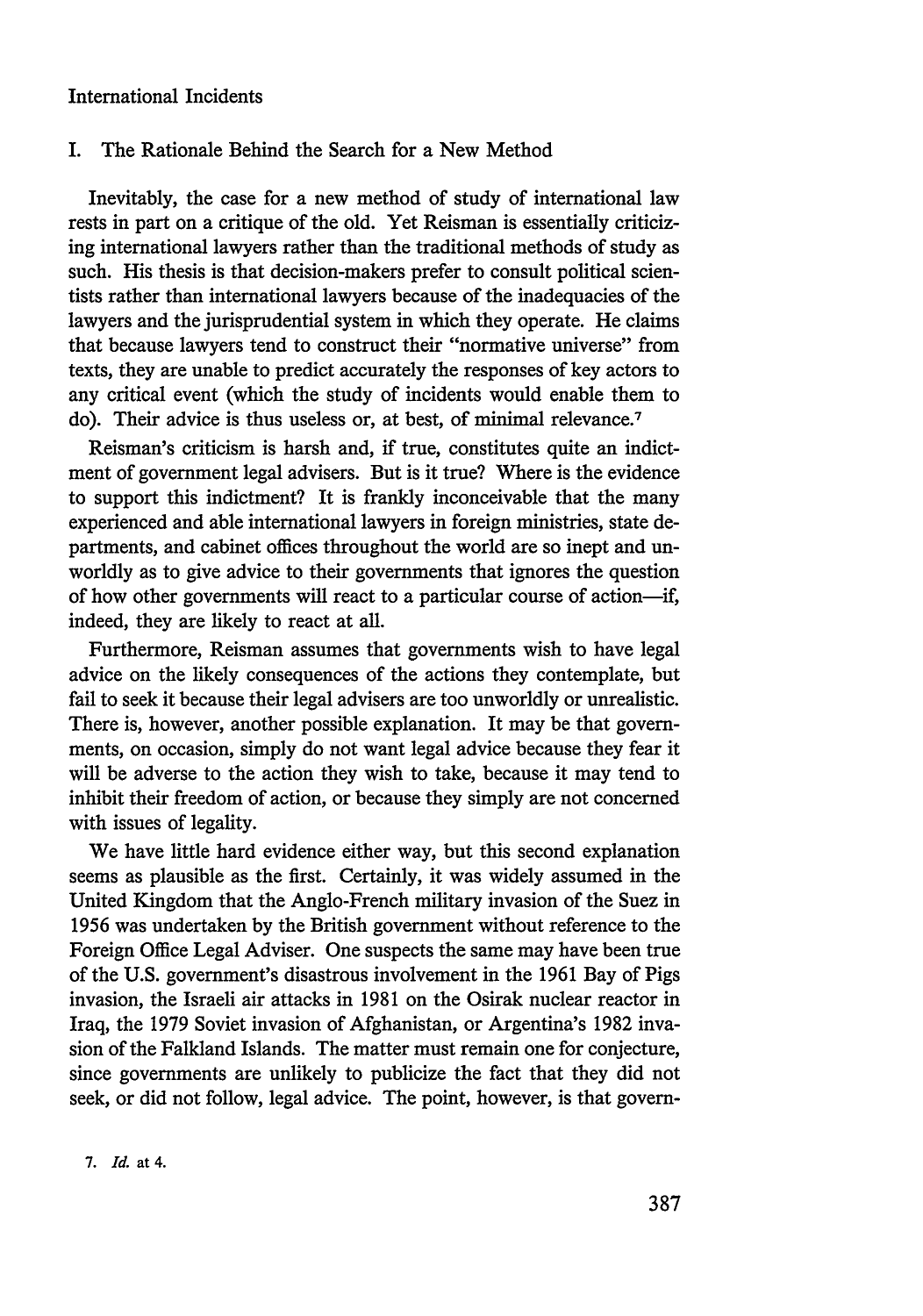ments may show scant respect for the law for reasons other than that the legal advice they receive is anachronistic, unrealistic, or uninformed.

Reisman's thesis takes a kindlier view of the motives of governments. His argument is not that governments have no respect for international law, but rather that they seek legal advice more responsive to the practical concerns of political actors than traditional counsel appears to be.8 If, however, we identify law as norms responsive to a government's political concerns, but concede (as probably we must) that different governments will have different political concerns, then what we are identifying is not international law at all. International law must remain a body of rules applicable to international society as a whole. Attempts to attach a politically partisan character to those rules will destroy the utility of international law, for the nations of the world will not accept international rules that yield a different answer to the question of whether an action is legal depending on the identity of the actor.

#### II. The Utility of the Method

The selection of incidents for study and analysis is crucial to the new method, and since the purpose of the study is to identify the reactions of "functional elites" so as to obtain "a more accurate and reliable indicator of what elites hold the law to be,"<sup>9</sup> it follows that the only incidents of any utility will be those in which reactions by these elites can be identified and recorded.

This immediately suggests that the method is one of very limited scope. It is likely to be useful in relation to major instances of the use of force or to significant claims of jurisdiction, such as the U.S. attempt to exercise control over European corporations in the Soviet gas pipeline incident; 10 in such cases one can expect demonstrable reactions from elites. In practice, however, the vast majority of legal relations between states are conducted in a bilateral context, and "incidents" in these circumstances are not likely to evoke any publicized reaction by other parties. Even if it were argued that the silence of other states is itself a reaction,<sup>11</sup> how does one interpret this silence—is it approval, disapproval, or disinterest? Thus, in many contexts, the study of a bilateral

**<sup>8.</sup>** *See id.* at 2-5.

*<sup>9.</sup> Id.* at 12-13.

*<sup>10.</sup> See* DeSouza, *The Soviet Gas Pipeline Incident: Extension of Collective Security Responsibilities to Peacetime Commercial Trade,* 10 YALE **J.** INT'L L. 92 (1984).

<sup>11.</sup> *See, e.g.,* Ratner, *The Gulf of Sidra Incident of 1981: A Study of the Lawfuhless of Peacetime Aerial Engagements,* 10 YALE J. INT'L L. *59,* 74 (1984).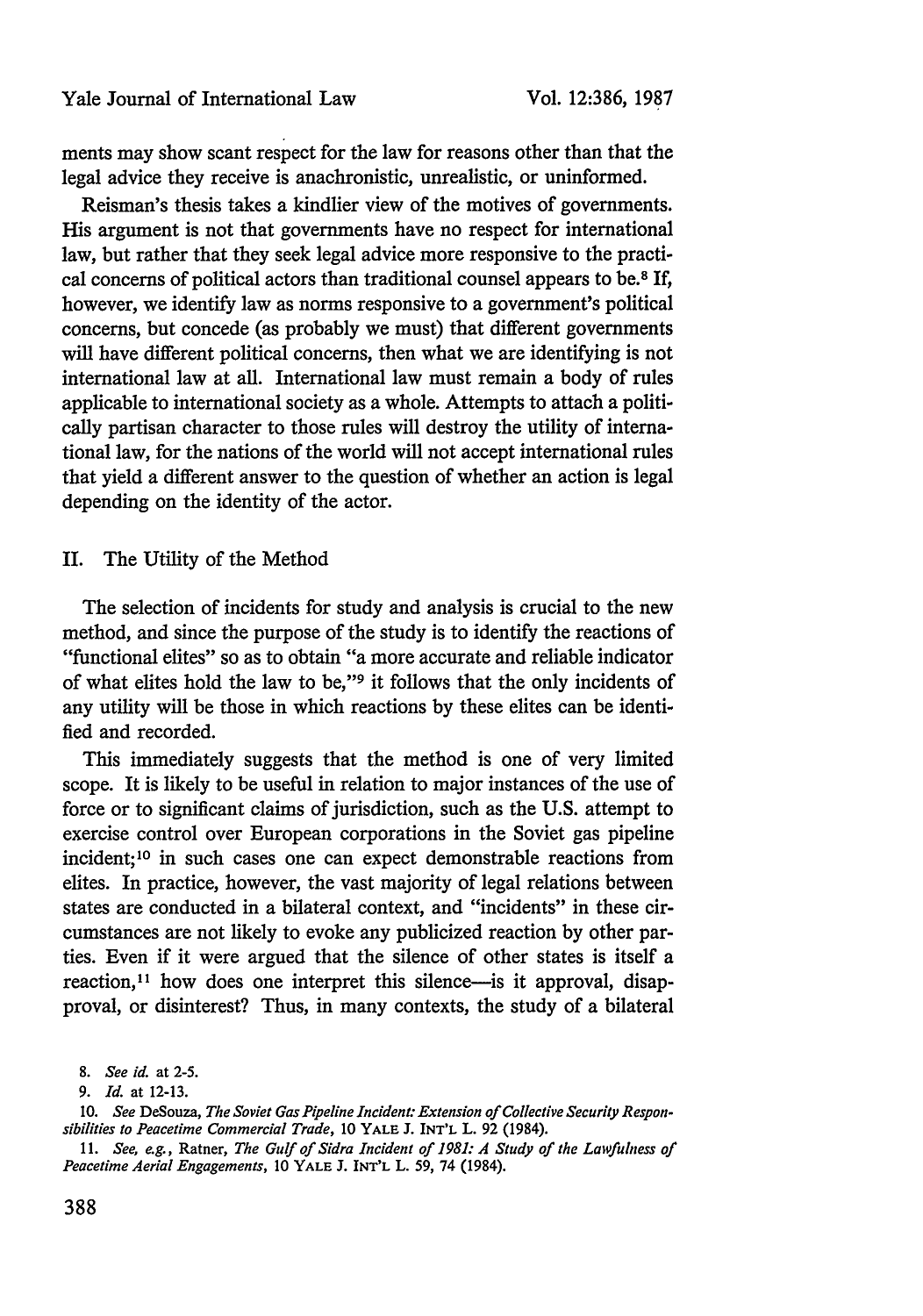dispute as an "incident" is pointless because there are no reactions by functional elites to be observed. Let us take some recent examples.

For the past five years, the Iran-United States Claims Tribunal in the Hague has been dealing with many hundreds of cases, and the case law emerging from the Tribunal offers a fruitful source of study of rules relating to international monetary claims. The large number of learned articles about the Tribunal testifies to the utility of such study. 12 Yet, so far as this writer is aware, none of the decisions of the Tribunal or arguments of the parties before it have evoked any reactions from functional elites. The incident method is therefore quite inappropriate to this area of study.

Another example is the recent dispute between Canada and France over the application of the 1972 Franco-Canadian Fisheries Treaty, <sup>13</sup> which led to an arbitral award on July 17, 1986.14 There, the essential question was the legality of the Canadian exclusion (as a matter of policy rather than by reference to conservation regulations) of factory-freezer trawlers registered in St. Pierre et Miquelon from the fishery in the Gulf of St. Lawrence. Necessarily, the argument on both sides (and prior advice to the two governments) had to be conducted on the basis of traditional sources: accepted rules of interpretation of treaties, arguments as to the relationship between treaties and custom, and so forth. No resort to the incident method of study was possible for the simple reason that there were no reactions by third states-or "functional elites"-either before or after the award. The dispute was typically bilateral, with third states minding their own business. Indeed, this also could be said of the U.S.-Canadian dispute over the Gulf of Maine. <sup>15</sup>

More broadly, the same is true of the dispute between the United Kingdom and the Republic of Ireland over the continental shelf boundary in the area of the Rockall Plateau. Although there have been reactions by Iceland and Denmark, in the sense that both these states have made competing claims to the Plateau,<sup>16</sup> it is not clear that any disinter-

14. Fishing Dispute (Can. v. Fr.), 90 REVUE GÉNÉRALE DE DROIT INTERNATIONAL **PUBLIC** [R. GtN. DR. INT. **PUB.] 713** (1986).

**15.** *See* Delimitation of the Maritime Boundary in the Gulf of Maine Area (Can. v. **U.S.),** 1984 I.C.J. 246 (Judgment of Oct. 12).

**16.** On May **7,** 1985, the Danish government issued a "Provisional Administrative Measure" defining the Danish shelf in respect of the Faroes to include the Plateau; the United

<sup>12.</sup> *See, e.g.,* Stewart & Sherman, *Developments at the Iran- United States Claims Tribunal: 1981-1983,* 24 VA. J. INT'L L. 1 (1983); Stein, *Jurisprudence and Jurists' Prudence: The Iranian-Forum Clause Decisions of the Iran-U.S. Claims Tribunal,* 78 AM. J. INT'L L. 1 (1984). For the collected decisions of this tribunal, see IRAN-UNITED STATES CLAIMS TRIBUNAL RE-PORTS (1983-1986), vols. 1-6.

<sup>13.</sup> Agreement on Their Mutual Fishing Relations, Mar. 27, 1972, Canada-France, 862 U.N.T.S. 209.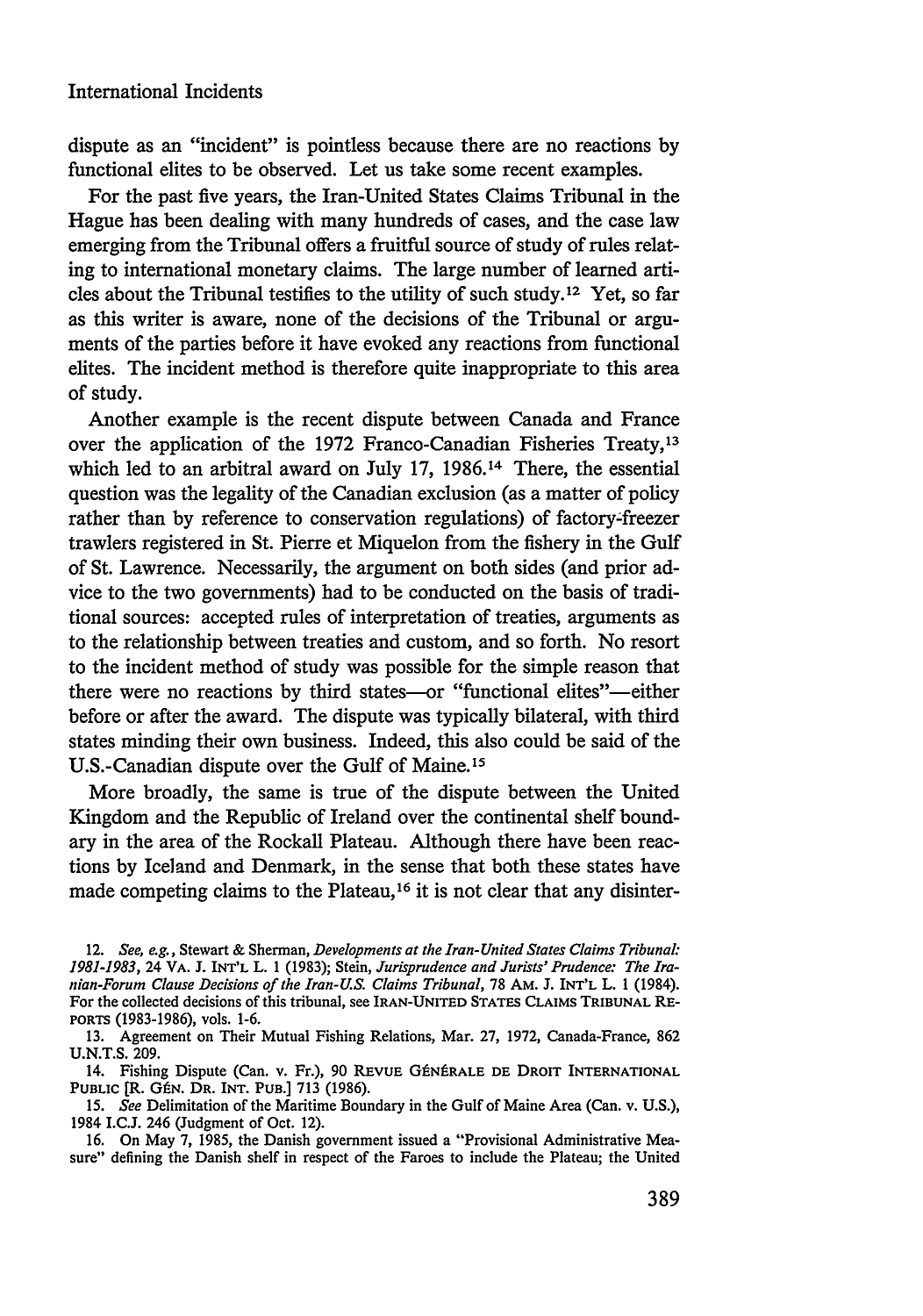ested states-or their "functional elites"--have reacted at all to this complex situation.

Similarly, in the current dispute between Israel and Egypt concerning sovereignty over Tabah,<sup>17</sup> notwithstanding the dispute's special importance in light of its implications for the stability of the Camp David Agreements,<sup>18</sup> no other state seems to have reacted. Rather than expressing a view on the norms relied upon by the parties, the efforts of the United States—perhaps the most interested third party—appear (very prudently) to have been confined to persuading the two parties to arbitrate their dispute.

These examples could be multiplied many times. The point they make is simply that any study of these disputes has to be by way of the normal, traditional analysis: what are the claims of the parties, on what facts and legal norms do they rely, from what sources are these norms derived, and how, ultimately, does the settlement of the dispute either confirm or deny such norms? The idea that one can test the validity of norms by reference to the reactions of functional elites does not work because there are no such reactions.

Reisman and his associates might argue that these examples of international claims and fishery, maritime, and territorial disputes are not major international events that can be appropriately classified as "incidents." If so, then it confirms the point made above that the method is of limited scope. Moreover, even when we do examine significant international events that might seem to be ideally suited for study using the incident method, we often find that widespread reactions by international elites simply have not occurred.

For example, on July 10, 1985, the Greenpeace vessel Rainbow Warrior was sabotaged and sunk in a New Zealand port by French agents.19 The government of New Zealand apprehended and brought to trial the two agents who appeared, on all the evidence, to have acted on behalf of the French government. This episode seems to have all the characteristics of an "incident." But in fact it cannot be usefully studied as one because the reactions of foreign governments appear to have been limited

Kingdom protested on May 13, 1985. The Icelandic claim is contained in the Regulations of May 9, 1985, issued under Law No. 41 of June 1, 1979; the United Kingdom protested by Note of June 19, 1985.

<sup>17.</sup> The dispute has been submitted to arbitration. The formal opening of the ad hoc arbitral tribunal took place in Geneva on December 10, 1986.

<sup>18.</sup> Treaty of Peace Between the Arab Republic of Egypt and the State of Israel, March 26, 1979, 18 I.L.M. 362 (1979).

<sup>19.</sup> *See* Rousseau, *Chronique des Faits Internationaux* (France and New Zealand), 90 R. **GtN. DR. INT. PUB.** 171, 216 (1986).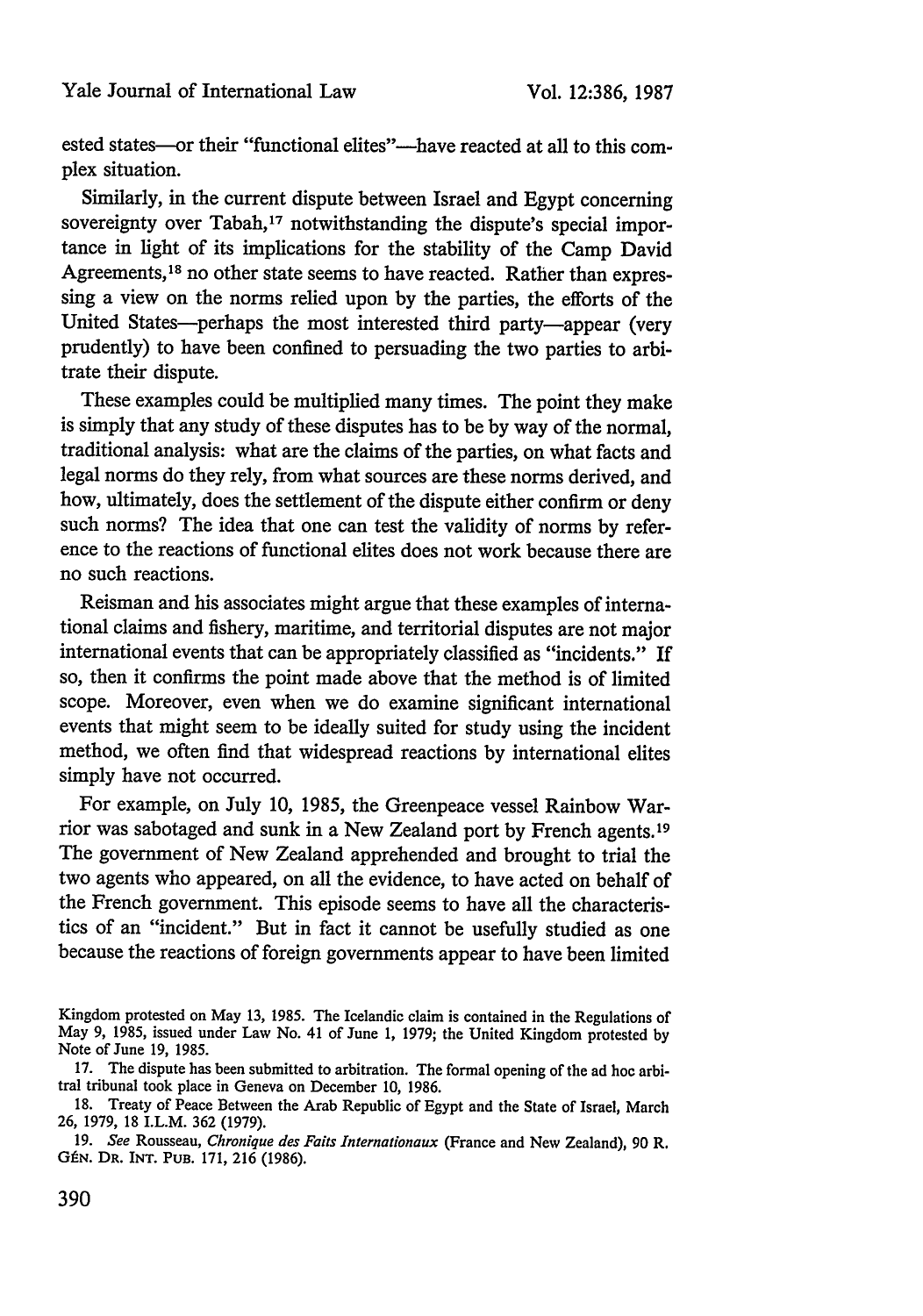to the United Kingdom's protest to France over the sinking of the vessel (which was U.K.-registered), the Netherlands' protest over the death of one of the crew (a Dutch national), and the Swiss protest over the unauthorized use of Swiss passports by the two French agents. 20 The key issue, however, was whether New Zealand could properly indict government agents for acts done in their official capacity or whether it should have proceeded via an international claim against France. On that issue there appear to have been no reactions.

There is, of course, one category of events about which there will always be significant governmental reaction: those which lead to discussion and debate in an international forum, such as the specialized agencies or regional organizations of the United Nations. Within these organs, member states are required to express a view-to react- either in debate or in voting on a resolution. Yet there is nothing terribly new in the idea that one should analyze such reactions; indeed, such analysis is a commonplace research technique. We do not need the new genre of "incidents" to point us in this direction.

## III. Difficulties in Applying the Method

Even assuming that in relation to particular incidents there are reactions from functional elites beyond those which occur within the context of traditional international forums, two further questions remain. First, are these reactions sufficiently widespread to provide a reasonable representation of the reaction of the international community to the norms in question? And, second, have these reactions been correctly interpreted?

#### *A. The Representative Character of the Reactions*

Obviously, if in relation to a particular incident the United States reacted one way and the Soviet Union in a quite opposite way but otherwise there were no reactions, one would be hard put to pronounce on the validity of the norm in question. In other cases, the number of the reactions may be so small as to raise serious doubts about their reliability as indicators of a norm of general application.

The case studies in the *Journal's* Special Feature offer several good illustrations of this problem. Sadurska's article on the problems faced by Sweden due to the presence of Soviet submarines within its territorial waters<sup>21</sup> notes that international reactions were confined to protests by

<sup>20.</sup> *See id.* at 225.

<sup>21.</sup> Sadurska, *Foreign Submarines in Swedish Waters: The Erosion of an International Norm, 10* YALE J. INT'L L. 34 (1984).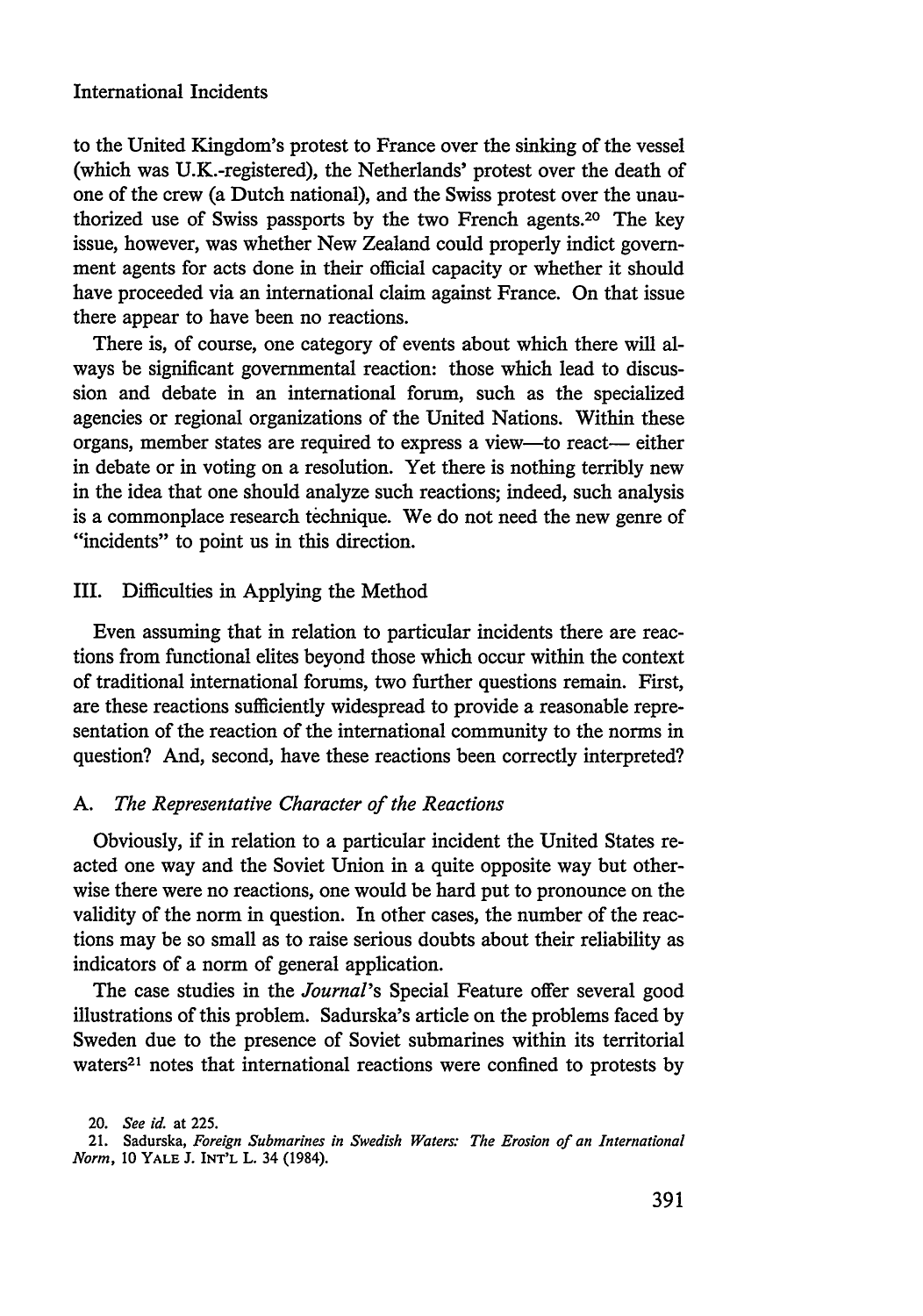Norway, Denmark, and Iceland and criticism of the submarines' nuclear capacity by China, while the major Western powers remained silent. Thus we have three protests and one rather ambiguous response. In Ratner's article on the Gulf of Sidra incident,<sup>22</sup> the analysis of international reactions is confined to newspaper articles. However, except in the case of Pravda in the Soviet Union, newspaper correspondents are scarcely to be regarded as key elites. Thus, one has no idea how other states reacted. In Cohen's article on the crash in Canadian territory of the Soviet satellite Cosmos 954,23 the only international reactions identified are those of U.S. elites, and these reactions seem to be derived from telephone conversations with Cohen, not published documents. (Do elites answer telephone inquiries of this nature, or do low-level officials?)

DeSouza's article on the Soviet gas pipeline incident<sup>24</sup> is on surer ground because, as is commonly known, there was an official reaction by way of protest from the European Economic Community (EEC) on behalf of all its members. Even so, DeSouza analyzes the reactions of only the two disputants (the U.S. and the EEC); apart from Japan, no other state seems to have adopted a position.

Thus, taking these four articles as examples, one might conclude that even when other states react to an international incident, the reactions may be insufficient in number to be useful and may not represent the views of the key elites of these states. Another problem is that the reactions of elites in states actually involved in "incidents" tend to be selfserving and lacking in objectivity. This is particularly true if the elites are government officials.

#### *B. The Interpretation of the Reactions of Elites*

The final question is how to interpret the responses of elites to international incidents when there exist responses susceptible to analysis. Clearly, if one views such reactions as establishing norms, it is important to interpret these reactions accurately. Yet the articles under survey testify to the difficulties of interpretation.

For example, Cohen asserts that a new "norm of joint compensation" appears to emerge from the Cosmos 954 incident.<sup>25</sup> This interpretation is based on Canada's having accepted an offer of U.S. assistance in cleaning up the damage caused by a Soviet satellite and on the United States'

- 24. DeSouza, *supra* note 10.
- **25.** Cohen, *supra* note **23,** at 91.

<sup>22.</sup> Ratner, *supra* note **11.**

<sup>23.</sup> Cohen, *Cosmos 954 and the International Law of Satellite Accidents,* **10** YALE J. INT'L L. **78** (1984).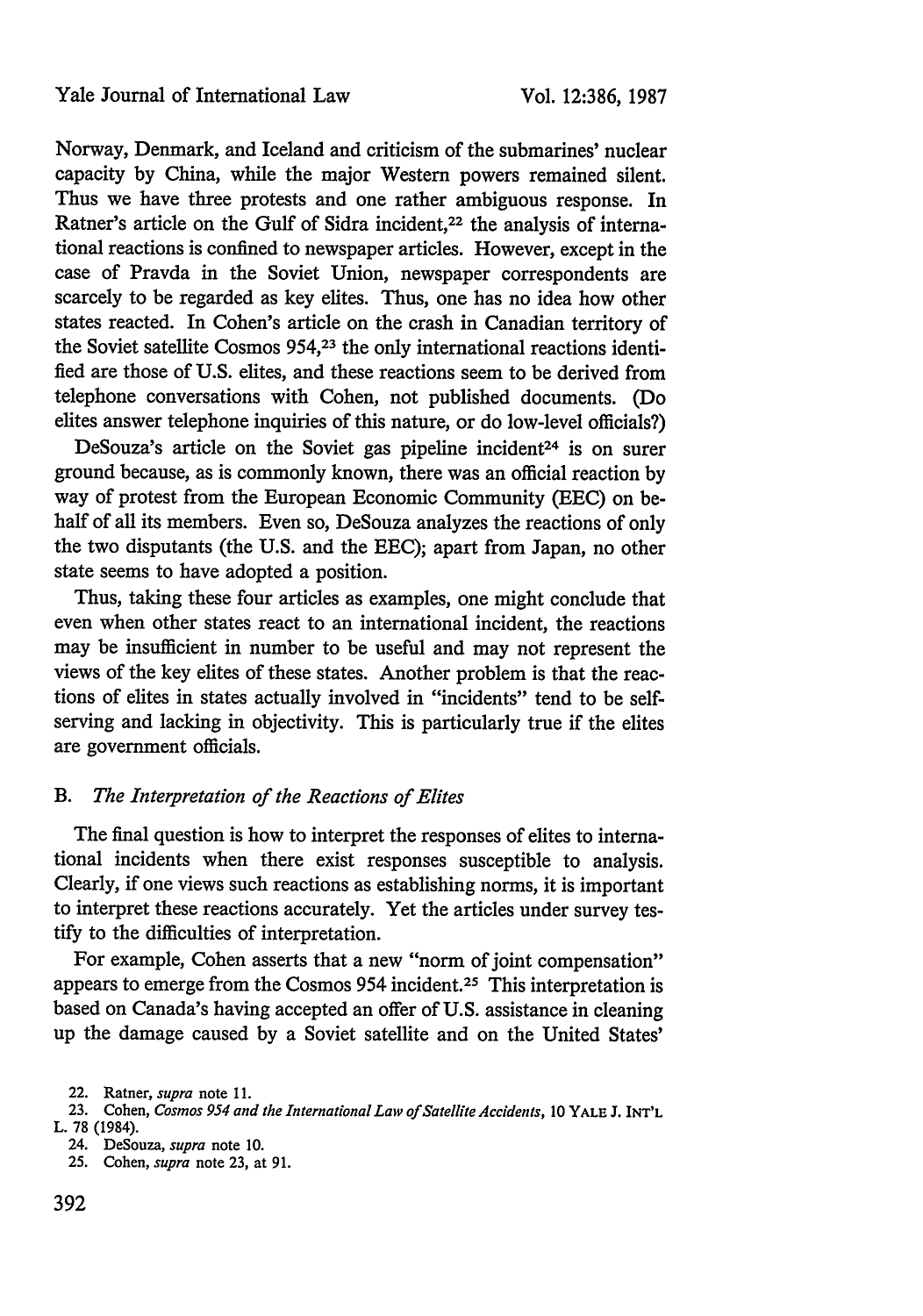having incurred costs of \$2 to 2.5 million which were not claimed from the Soviet Union. However, we are given no clear evidence of the motives of the United States, and Cohen admits the payment may have been *ex gratia.26* To extrapolate from this one incident and postulate a norm of joint compensation, in which even faultless satellite-launching nations must contribute towards the cost of compensating an injured state, is highly dubious. It seems unlikely that European satellite-launching states would accept this "norm."

It may well be that Reisman would deny that an international norm can be extracted from one incident. Thus a more cautious interpretation would view one or more incidents as indicative of a trend, and therefore as a basis for predicting likely conduct, and likely reactions, in the future. If this is so, then the method of study is not new at all, for the traditional methods of identifying customary rules involve the analysis of state practice, and state reactions, in a series of similar events. The only real difference is that a few incidents would form a basis for predicting future conduct and responses, but would not constitute the kind of settled, uniform, and general practice needed to identify such conduct as obligatory by custom.

Ratner's article affords another example of the difficulties of interpretation. He interprets the Gulf of Sidra incident as relevant to the establishment of norms governing the application of Rules of Engagement (ROE). 27 This interpretation, however, is altogether too technical. Certainly, the incident illustrates the scope of the right of self-defense, but the conclusions that emerge are valid whether or not a state has issued any ROE to its armed forces.

These examples illustrate the problems of interpreting state reactions to incidents. Moreover, there is a more general difficulty that arises whenever states react to an international incident: can one assume that a particular state's reaction manifests a view about the norm at issue? Indeed, this question has been faced for many years by writers concerned with evaluating voting patterns or statements made in the context of international organs. The fact is that states tend to vote or speak for *political* reasons largely divorced from considerations of legality.28 Bloc

27. Ratner, *supra* note 11, at 75-77.

<sup>26.</sup> *Id.* at 89.

<sup>28.</sup> *See* Franck, *Of Gnats and Camels: Is There a Double Standard at the United Nations?,* 78 AM. J. INT'L L. 811, 830-31 (1984). For example, Israel has consistently rejected resolutions or pronouncements on the Middle East crisis made in UN organs, claiming that they have no objective validity as statements of the legality of Israel's actions. *See, e.g.,* Blum, *The Beirut Raid and the International Double Standard*, 64 AM. J. INT'L L. 73, 98-104 (1970) (discussing the dominance of political concerns in UN votes on the Arab-Israeli conflict).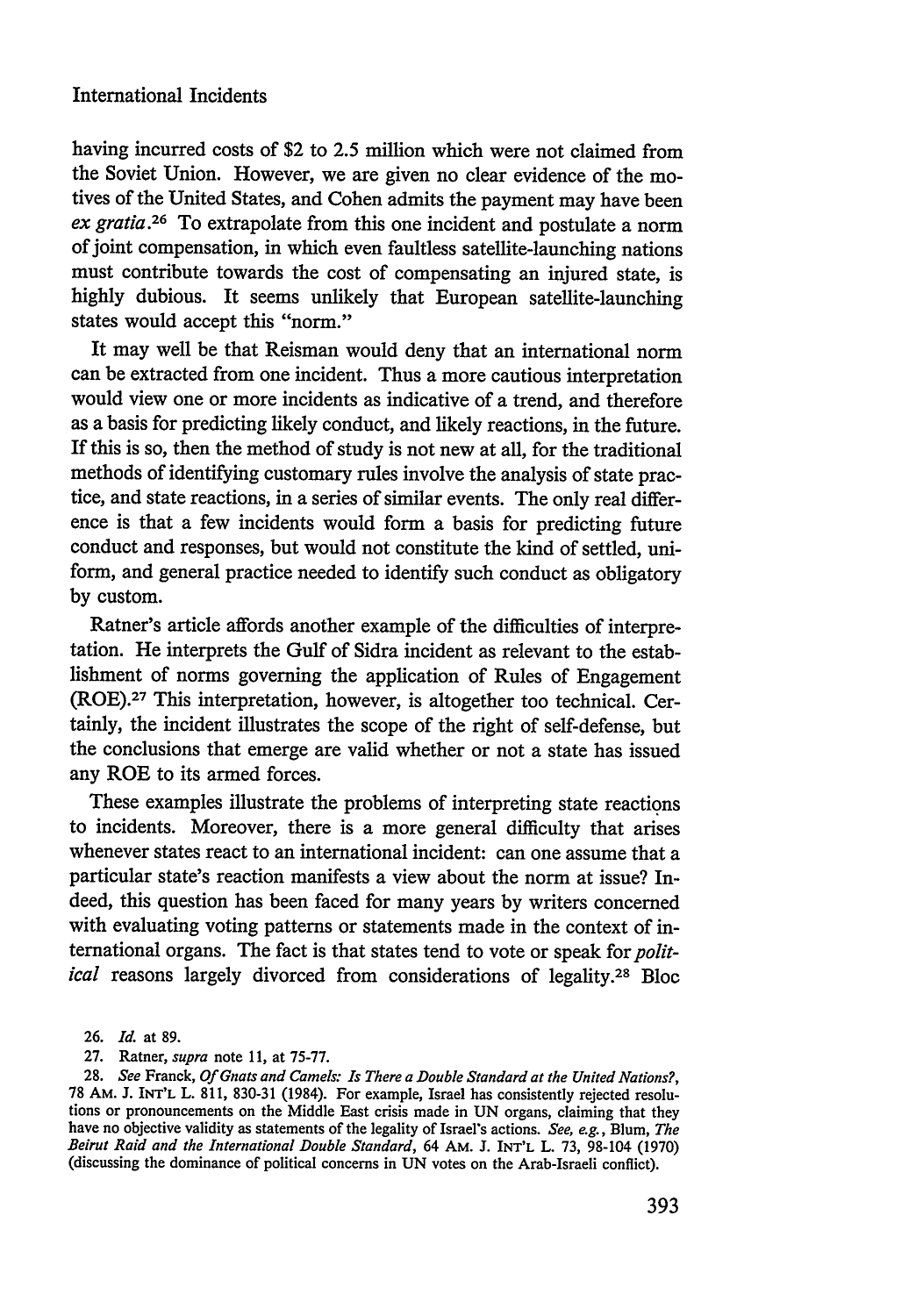voting and statements in support of another state's position based entirely on political affiliation do not necessarily tell us a great deal about how states view the underlying norm. In another context, with different actors, they might take a very different position on the same basic legal issue.

Let us take the Falklands episode as an illustration. On April 3, 1982, the UN Security Council adopted Resolution 502, demanding the immediate withdrawal of all Argentinian forces from the Falkland Islands. <sup>29</sup> Yet on May 29, 1982, the Organization of American States (OAS) by resolution condemned the United Kingdom's "armed attack" on the islands.30 If the nations of the world agreed in the UN Security Council that the Falklands invasion was violative of international law, how does one interpret the reactions of the elites representing **OAS** member states? It may well be that any search for normative rules of conduct entirely misses the point, for the OAS resolution is better seen as a political expression of hemispheric solidarity than as a reflection of normative rules. Moreover, extrapolation would be highly dangerous. The OAS elites might react quite differently if Mexico sought to recover parts of Texas or California from the United States, or if Morocco sought to expel Spain from the Spanish-held enclaves and islands off the Moroccan coast.

#### Conclusion

This writer is forced to two conclusions. First, the incident genre is not as novel as one might suppose. Any survey of the literature over the past fifty years shows a continuing preoccupation with occurrences of this kind: the nationalization of the Suez Canal; the invasions of Tibet, Czechoslovakia, Afghanistan, Cuba, Grenada, Suez, and Chad; the Icelandic Cod War; the Pueblo incident; the Entebbe rescue operation; the seizure of the U.S. hostages in Teheran—the list could be extended indefinitely. In fact, international lawyers have always studied "incidents" and tried to assess the objective reactions of the world community to the rival claims of the interested parties.<sup>31</sup>

Second, the study of international incidents is merely a useful adjunct to traditional methods of study. It supplements rather than replaces them. Most norms evolve without "incident" and without overt reaction

<sup>29.</sup> **S.C.** Res. 502, 37 **U.N.** SCOR Res. & Dees. at 15, U.N. Doc. S/INF/38 (1982).

<sup>30.</sup> *See Res. IL Serious Situation in the South Atlantic,* Consultation of Ministers of Foreign Affairs (20th mtg.), O.A.S. Doc. OEA/ser. F/II.20, doe. 80/82 rev. 2 (May 29, 1982).

<sup>31.</sup> The exposition of a rule of international law must be tested for its conformity with state practice, an exercise that has always involved looking at how other states act and at how they react to the conduct of others. The process is not radically changed simply **by** calling it an analysis of the expectations of elites.